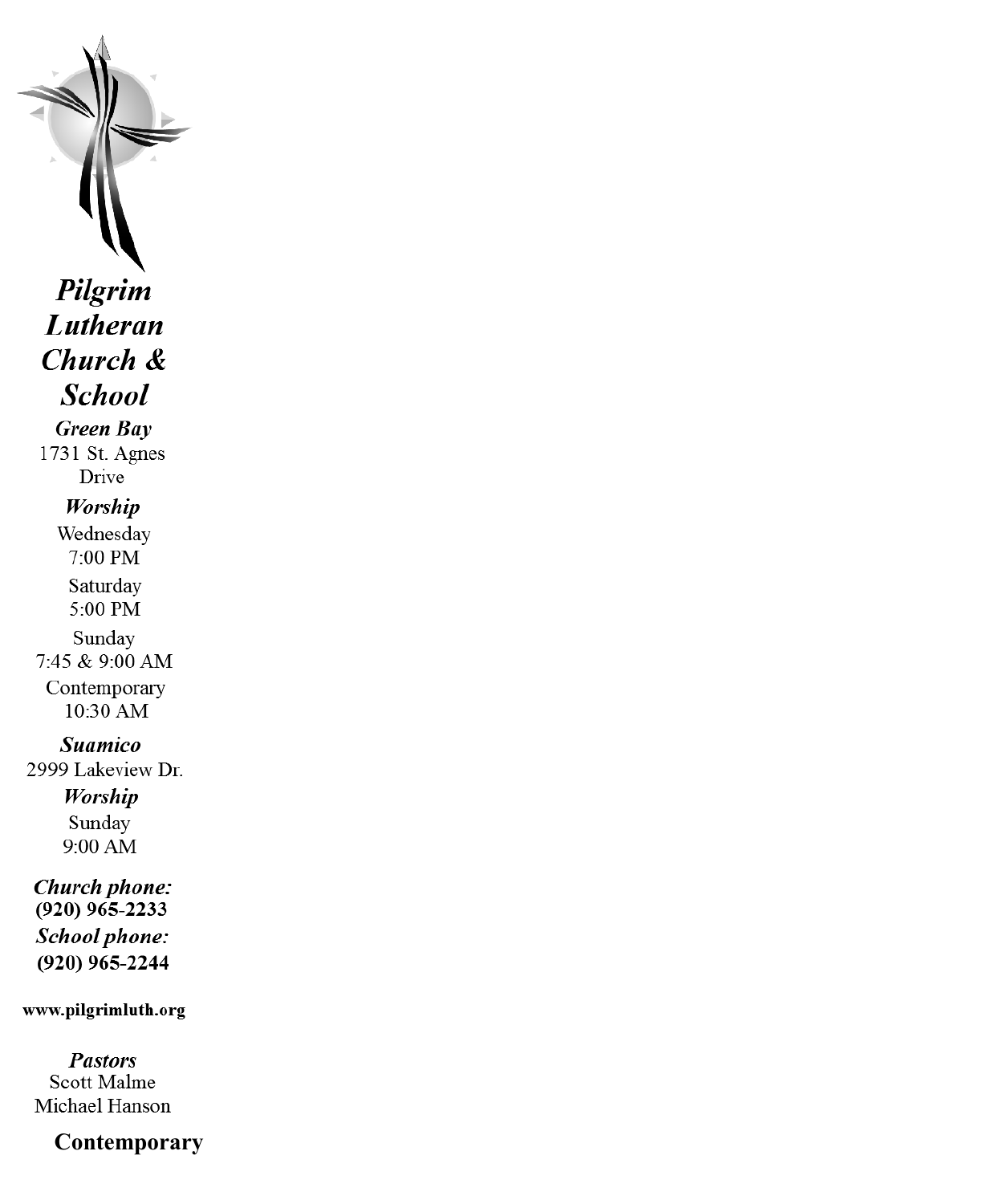# **Pilgrim Evangelical Lutheran Church Contemporary Worship Second Sunday After Pentecost**

June 19, 2022

# *The Destroyer*

*Welcome to all who gather to worship the Lorp this day!* **Welcome to** worship this second Sunday after Pentecost. And a happy Father's Day to all fatherfigures!

**Please sign** your name in the Attendance pad at the end of the pew. If you are a guest, please take one of the visitor bags at the *Welcome Center* counter at the front entrance.

#### **As We Gather**

It has been said, "History is written by the victors." We can look back on our national and overall world history and the many battles waged, wars fought, conflicts had, and understand the truth of that assessment. In the written, Spirit-inspired Word of God, we have a record and affirmation of the greatest victories and the only Victor the world would ever need. As Jesus shows His power over demons in healing a possessed man, a battle is won. But a greater victory over Satan and destroying all we ever need fear would be fought and won as He laid His life down on the cross, fulfilled in the promised resurrection victory to follow. Scripture is our history but also our present and our future as it was written and continues to be proclaimed as we gather together and as we live each day with the assurance of Christ victorious over death, the grave, and all things.

#### **Welcome**

**Memory Verse of the Month:** "Peace I leave with you; my peace I give you. I do not give to you as the world gives. Do not let your hearts be troubled and do not be afraid." (John 14:27)

# **Opening Song**

#### **FATHER WELCOMES**

**Chorus:** Father welcomes all His children to His fam'ly through His Son. Father giving His salvation, Life forever has been won.

Little children, come to me, for My kingdom is of these. Life and love I have to give, Mercy for your sin. *Chorus*

In the water, in the Word, in His promise, be assured: Those who are baptized and believe, Shall be born again. *Chorus*

Let us daily die to sin; let us daily rise with Him Walk in the love of Christ our Lord, Live in the peace of God. *Chorus* By Robin Mann CCLI #806791 © Kevin Mayhew LTD.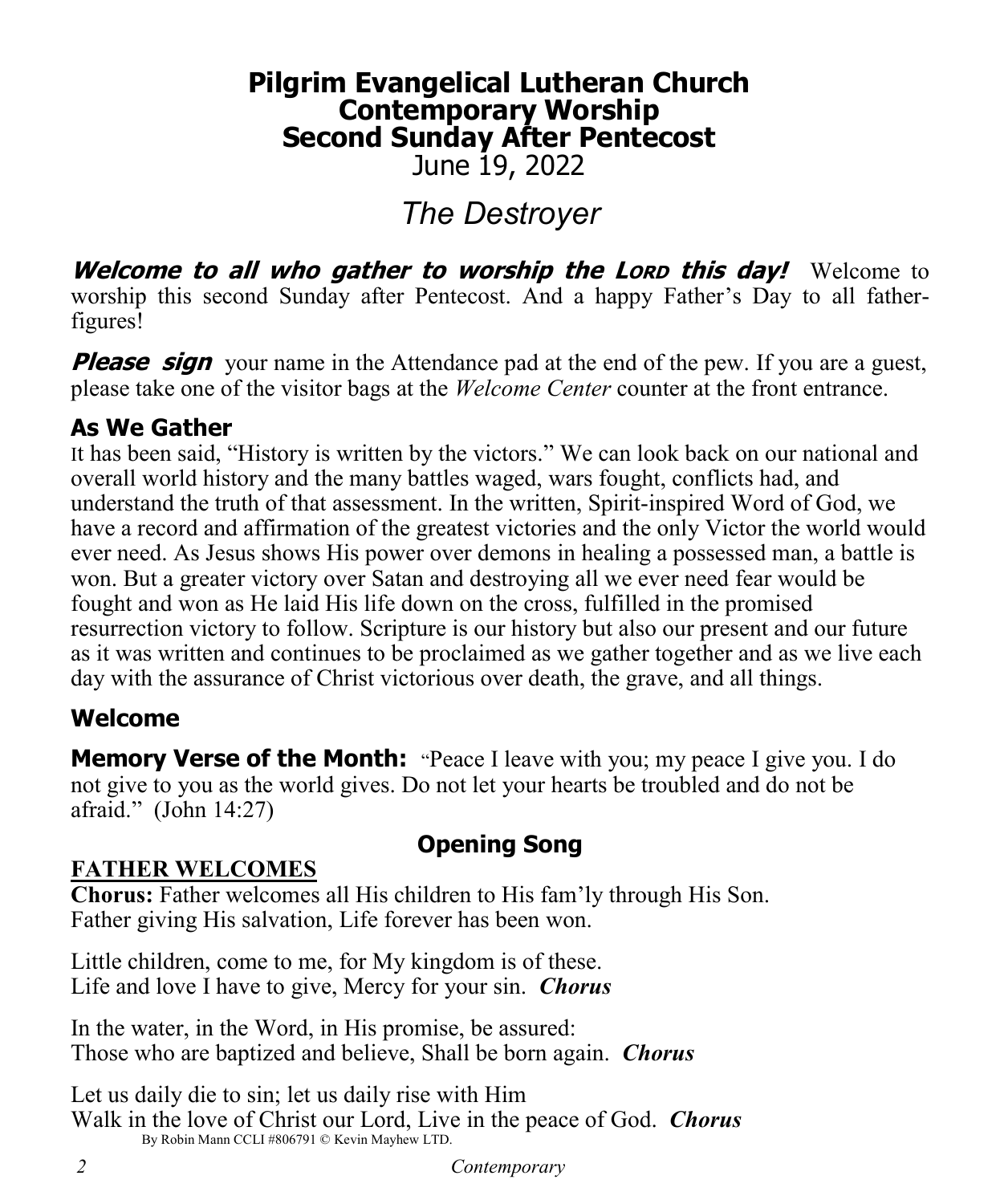### **Invocation**

Pastor: *In the name of the Father and of the Son and of the Holy Spirit.* **People: Amen.**

# **Confession and Absolution**

# **Song of Praise**

### **YOU ARE MY ALL IN ALL**

You are my strength when I am weak You are the treasure that I seek You are my all in all.

Seeking You as a precious jewel, Lord, to give up I'd be a fool, You are my all in all.

*Chorus***:** Jesus Lamb of God, Worthy is Your name. Jesus, Lamb of God, Worthy is Your name.

Taking my sin, my cross, my shame, Rising again; I bless Your name, You are my all in all.

When I fall down, You pick me up; When I am dry, You fill my cup. You are my all in all. *Chorus*

By Dennis L. Jernigan CCLI # 806791 © 1990, arr. © 1996 Shepherd's Heart Music

# **Prayer of the Day**

**Old Testament:** *Isaiah 65:1–9* (Judgment and salvation)

**Epistle:** *Galatians 3:23–4:7* (Children and heirs of salvation)

**Holy Gospel:** *Luke 8:26–39* (Jesus heals a man with demons.)

#### **Theme Song**

# **"I, THE LORD, OF SEA AND SKY" (HERE I AM LORD)**

I, the Lord of sea and sky, I have heard my people cry. All who dwell in dark and sin, My hand will save.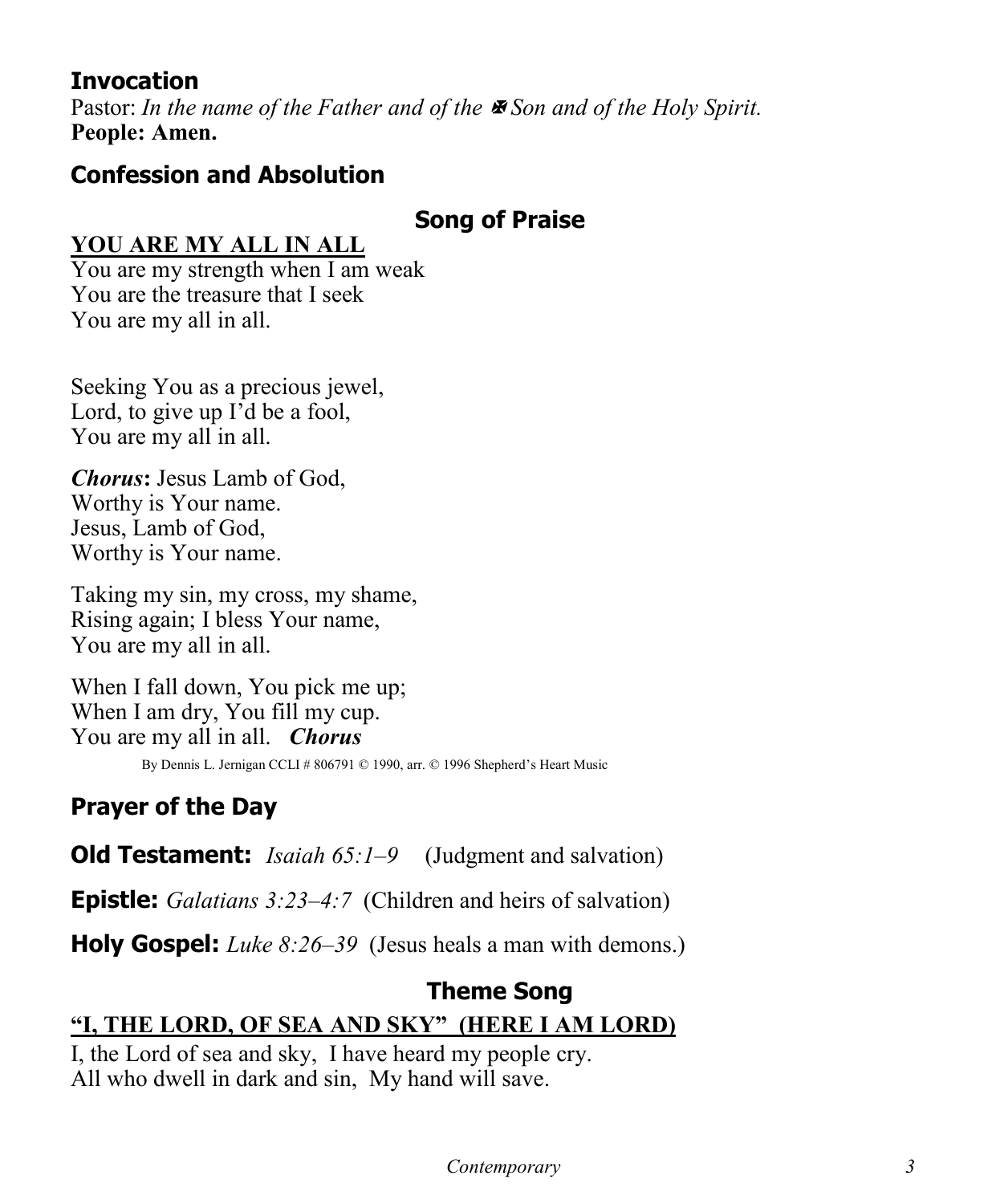I, who made the stars of night, I will make their darkness bright. Who will bear my light to them? Whom shall I send?

*Chorus:*Here I am, Lord. Is it I, Lord? I have heard you calling in the night. I will go, Lord, If you lead me. I will hold your people in my heart.

I, the Lord of snow and rain, I have borne my people's pain. I have wept for love of them. They turn away. I will break their hearts of stone, Give them hearts for love alone. I will speak my Word to them. Whom shall I send? *Chorus*

I, the Lord of wind and flame, I will tend the poor and lame. I will set a feast for them; my hand will save. Finest bread I will provide 'til their hearts be satisfied. I will give my life to them. Whom shall I send? *Chorus*

I will hold your people in my heart. By Dan Shutte CCLI #806791 © 1981 New Dawn Music

**Sermon:** "Open Invitation" *by Pastor Michael Hanson*

### **The Fourth Commandment**

Pastor: *What is the Fourth Commandment?* **People: Honor your father and your mother.**

Pastor: *What does this mean?* **People: We should fear and love God so that we do not despise or anger our parents and other authorities, but honor them, serve and obey them, love and cherish them.**

### **Prayers of the Church**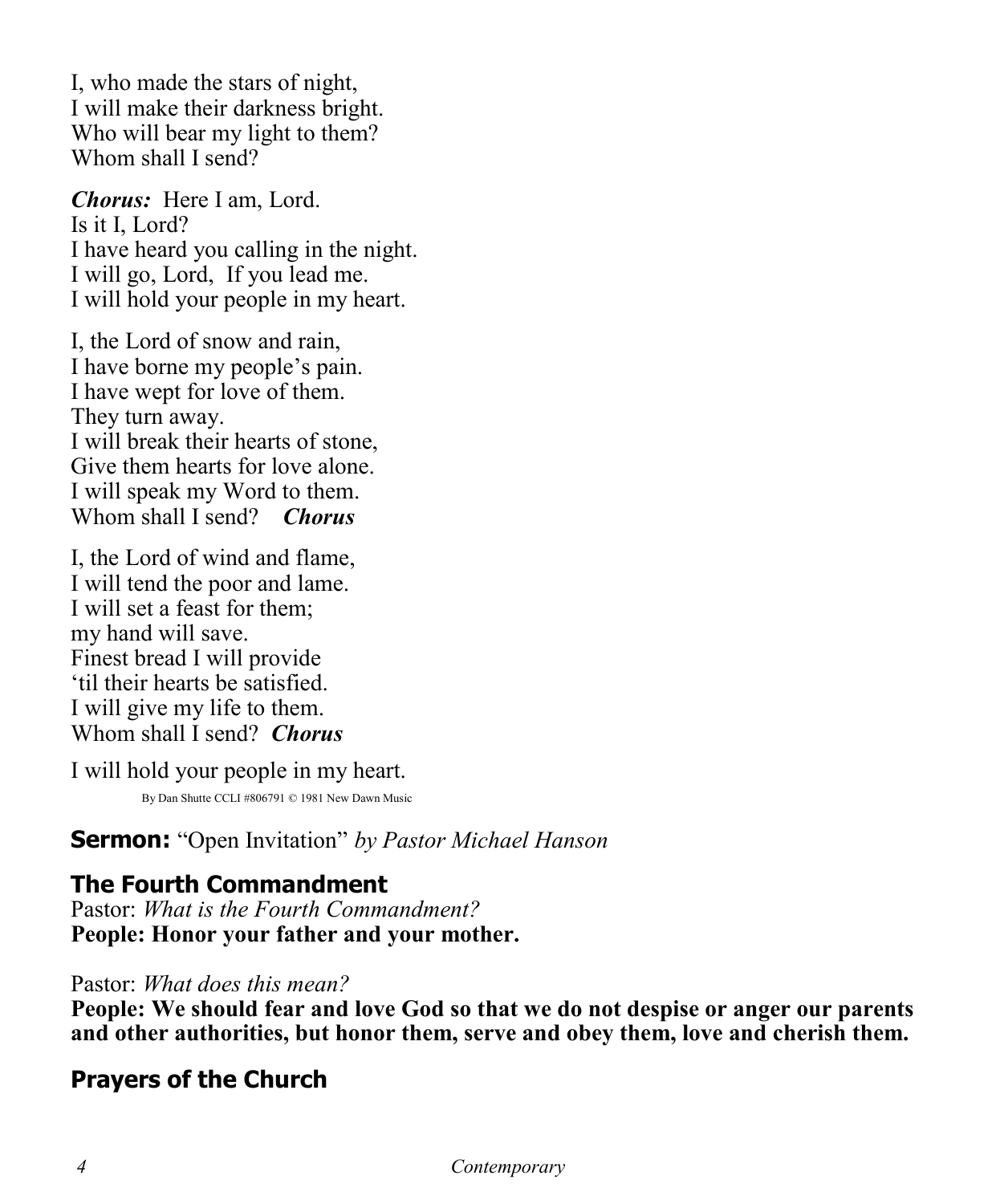**Offerings:** *"Coins for Christ" is an important part of the Mission funding at Pilgrim. Through this program all loose coins in the offering plate are donated to a mission project. During June, "Coins for Christ" is supporting* **Ysleta Lutheran Mission (YLM).**

**As the offerings are received,** *please sign the register in the pews, whether you are a member of Pilgrim Lutheran or a visitor. The person at the end of the pew should start and then pass it along. Thank you for making worship with us a priority this Lord's Day.*

### **Offering Song**

#### **PROTECTOR OF MY SOUL**

Oh, Protector of my soul, You will stand against the foe; In the dark You'll be a light for me Oh, Protector of my soul.

*Chorus:* You, who created the ends of the earth Guided me unto Your throne Offered Your healing hand to me, Mercifully made me Your own.

Oh, gracious God above, I could never earn Your love; I'm amazed to see all You've given me Oh, gracious God above *Chorus*

Oh, Holy Spirit, come, Show the world where life comes from; May they always see You alive in me. Oh, Holy Spirit, come. *Chorus*

Oh, Protector of my soul, You will stand against the foe; In the dark You'll be a light for me,

Oh, Protector of my soul. By Ann Barbour CCLI #806791 © 1990 and this arr. 1991 Maranatha! Music

#### **The Sacrament of the Altar**

Pastor: *The Lord be with you.* **People: And also with you.**

Pastor: *Lift up your hearts.* **People: We lift them to the Lord.**

Pastor: *Let us give thanks to the Lord our God.* **People: It is right to give Him thanks and praise.**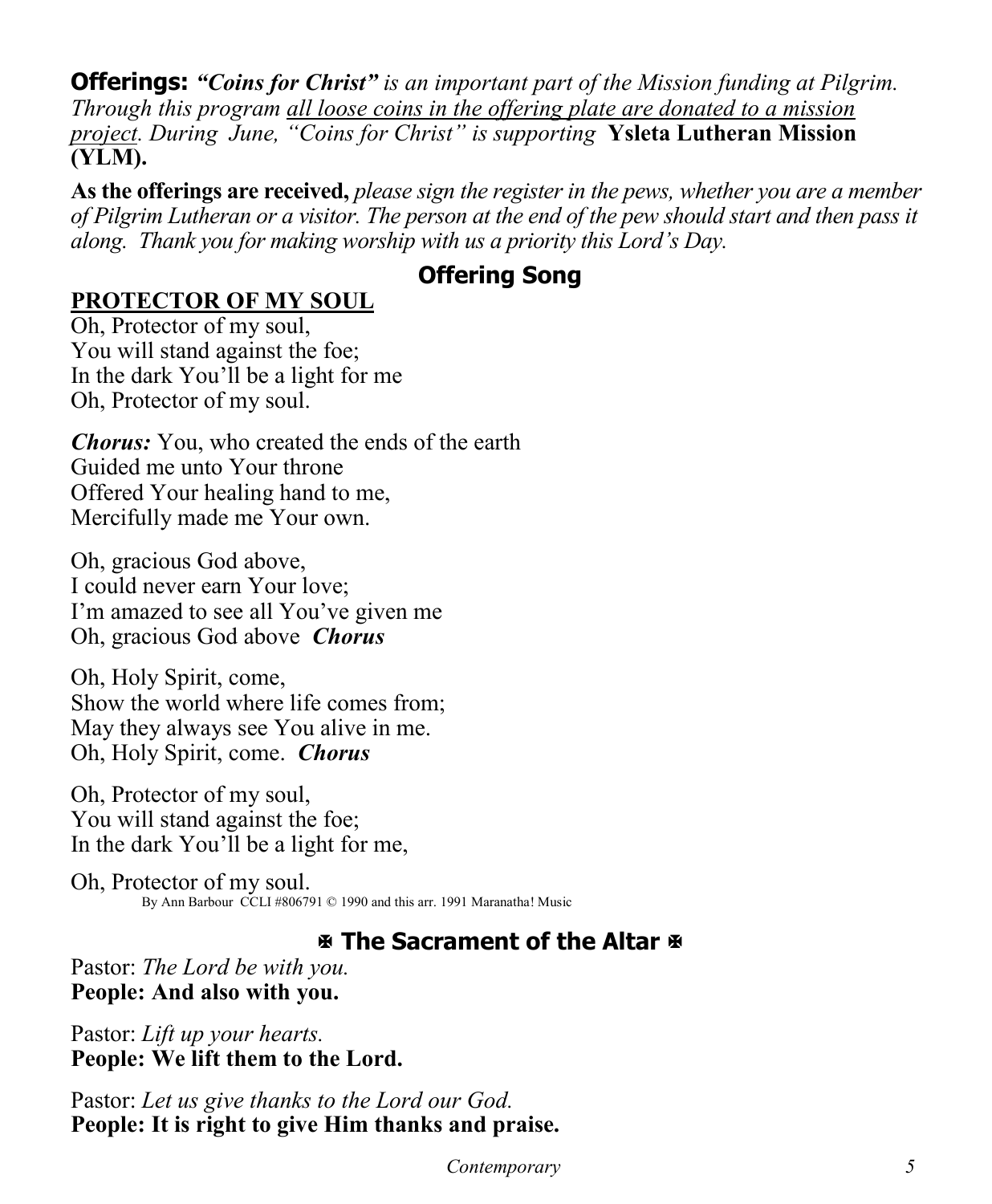# **Prayer of Preparation and Lord's Prayer**

**People: Our Father, Who art in heaven, Hallowed be Thy Name; Thy kingdom come; Thy will be done on earth as it is in heaven. Give us this day our daily bread. And forgive us our trespasses as we forgive those who trespass against us and lead us not into temptation, but deliver us from evil. For Thine is the kingdom and the power and the glory forever and ever. Amen.**

### **Words of Institution**

#### **Peace of the LORD**

Pastor: *The peace of the Lord be with you always.* **People: And also with you.**

# **Communion Songs**

#### **THERE IS A REDEEMER**

There is a Redeemer, Jesus, God's own Son, Precious Lamb of God, Messiah, Holy One.

*Chorus:* Thank You, O my Father, for giving us Your Son; And leaving Your Spirit 'til the work on earth is done.

Jesus, my Redeemer, Name above all names, Precious Lamb of God, Messiah, hope for sinners slain. *Chorus*

When I stand in glory I will see His face, And there I'll serve my King forever, in that holy place. *Chorus*

By Melody Green CCLI #806791 © 1982 Birdwing Music

#### **GLORIFY THY NAME**

Father, we love you, we worship and adore You Glorify Thy Name in all the earth.

*Chorus:* Glorify Thy name, glorify Thy name, Glorify Thy name in all the earth.

Jesus, we love you, we worship and adore You Glorify Thy Name in all the earth. *Chorus*

Spirit, we love you, we worship and adore You Glorify Thy Name in all the earth. *Chorus*

By Donna Adkins CCLI 806791© 1976 & 1981 Marantha Music

# **Post-Communion Blessing**

# **Post-Communion Prayer**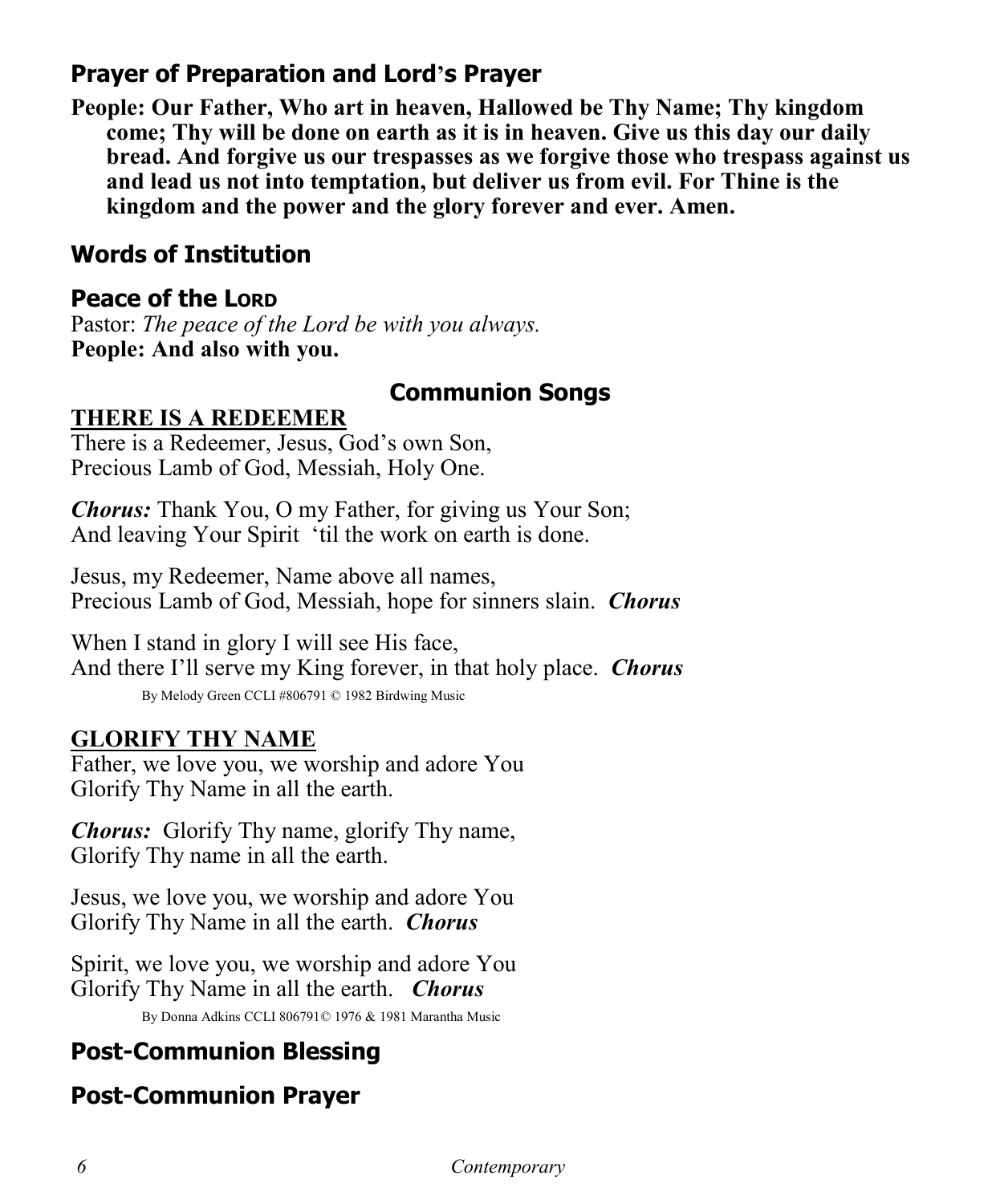### **Benediction**

Pastor: *The Lord bless you and keep you. The Lord make his face shine on you and be gracious to you. The Lord look upon you with favor and*  $\mathbf{\Psi}$  *give you peace.* 

**People: Amen.**

Pastor: *Go in peace. Serve the Lord.* **People: Thanks be to God!**

# **Closing Song**

#### **LET IT BE SAID OF US**

Let it be said of us that the Lord was our passion, That with gladness we bore ev'ry cross we were given; That we fought the good fight, that we finished the course Knowing within us the pow'r of the risen Lord.

*Chorus:* Let the cross be our glory and the Lord be our song, By mercy made holy, by the Spirit made strong. Let the cross be our glory and the Lord be our song 'Til the likeness of Jesus be through us made known. Let the cross be our glory and the Lord be our song.

Let it be said of us: We were marked by forgiveness, We were known by our love, and delighted in meekness. We were ruled by His peace, heeding unity's call; Joined as one body that Christ would be seen by all. *Chorus*

By Steve Fry CCLI #806791 ©1994 & 1997 Maranatha! Music and Word Music



**Prayer Ministry is available for you immediately following today's service in the front of church.** 

#### *The Sacrament of Holy Communion*

*We celebrate the Lord's Supper and confess that we receive not only bread and wine, but also the true Body and Blood of Christ, for the forgiveness of sins and are united intimately with Him and each other in a holy faith fellowship.*

*Because of our concern for all who receive the Sacrament here (1 Cor. 11:27-30) and since receiving the Supper is also a confession of faith (1 Cor. 10:16-17), any who are not instructed, in doubt, or have not communed here before are requested to talk with a pastor before communing. Non-alcoholic wine and gluten-free wafers are available for those in need; please discuss this with the pastor. If you are unable to come to the altar and would like to receive communion in the pew, please inform an usher.*